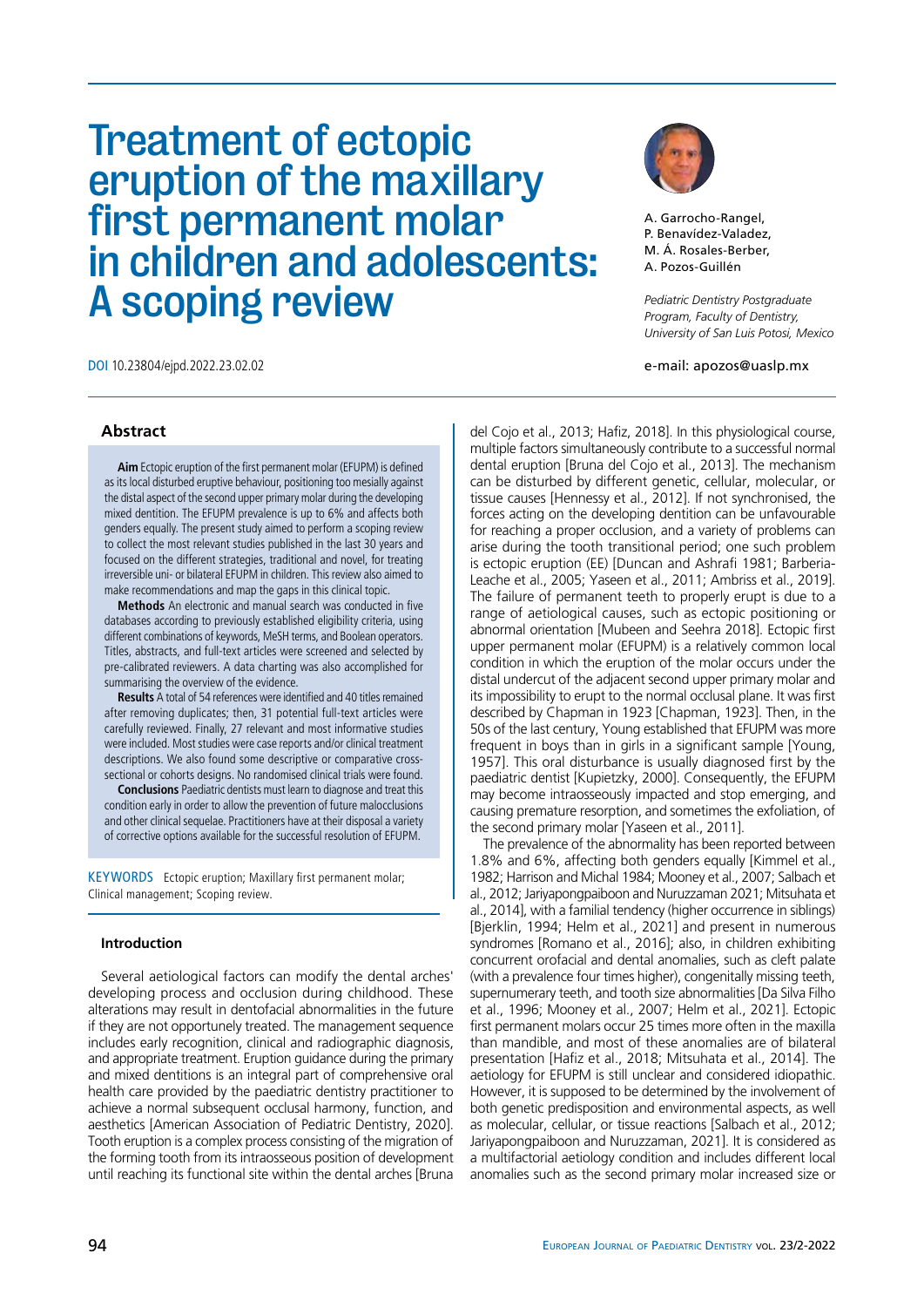atypical crown shape, delayed calcification of the permanent molar, smaller or a more posterior position of the maxilla with respect to the cranial base, insufficient tuberosity growth, and abnormal eruptive angulation of EFUPM with the inadequate anterior movement of primary dentition [Kupietzky, 2000; Mooney et al., 2007; Gonçalvez et al., 2012; Hafiz, 2018; Helm et al., 2021]. A diagnosis of this local condition is made based on combined clinical and radiographic findings. There are two types of EFUMP: reversible or self-correcting when the ectopic molar unlocks and eventually comes into occlusion; and irreversible when the ectopic molar remains locked until either the premature exfoliation or extraction of the second primary molar occurs. One-third of EFUMP is irreversible, so interceptive orthodontic treatment must be implemented in order to redirect the eruption path while maintaining the resorbed primary molar [Dabbagh et al., 2017; Kim et al., 2020]. Thus, space loss, posterior crowding, and impaction of the upper second premolar might be prevented in the future.

To our knowledge, no detailed up-to-date summary of the evidence regarding the treatment of EFUPM in children is available. In this context, and considering that EFUPM is a very important cause for malocclusions, the present scoping review intends to collect those most relevant studies from the dental literature, published in the last 30 years, focused on the prevalence and other features, and on appraising the different strategies, both traditional and novel, implemented for the resolution of irreversible EFUPM. Also, this review aims to make recommendations and to map the gaps in this clinical topic.

## **Methods**

The present scoping review was carried out according to the methodology stated by Arksey and O'Malley [2005], Levac and coworkers [2010], and the Preferred Reporting Item for Systematic Reviews and Meta-analysis extension for scoping reviews guidelines (PRISMA-ScR) [Tricco et al., 2018] for transparent reporting. A scoping study comprises a further type of literature review, whose main purpose is to map relevant literature and the key concepts underpinning a clinical topic of interest. Also, the main sources and types of evidence available, especially when this topic has not been reviewed comprehensively before. In general, a scoping review consists of five steps as follows.

- 1.Constructing the research question.
- 2.Identifying relevant studies.
- 3.Study selection.
- 4.Charting the data.
- 5.Collating, summarising, and reporting the results.

Nowadays, scoping reviews represent an increasingly popular approach to reviewing dental research evidence. Scoping studies differ from systematic reviews because authors do not assess the quality of included studies; scoping studies also differ from narrative literature reviews in that the scoping process requires analytical reinterpretation of the literature [Levac et al., 2010].

## Eligibility criteria

The study followed a PCC format scoping review question, where the population (P) was "children"; concept (C) was "in mixed dentition stage with one or two EFUPM"; and context (C) was "clinical trials/ observational studies/ narrative review articles/ on orthodontic treatment". Only electronic available randomised controlled clinical trials, observational studies (cohort, case-control, cross-sectional designs), and narrative reviews and/or clinical case reports, written in the English language, and published between 1990 and 2021 were eligible. Publications focused on the treatment of EFUMP in which the authors explored and described the different clinical strategies for the resolution of the condition in the mixed dentition stage were chosen. Studies performed in permanent dentition or adults, letters to the editor, and gray literature were excluded. Reasons for exclusion after full-text reading were recorded.

#### Search strategy and screening process

An electronic search from the period from April to July 2021 was performed in the following four databases: PubMed, Cochrane Library, Google Scholar, and Dentistry & Oral Sciences Source (EBSCO) for reviews, clinical trials, and observational studies. A search strategy was conducted, employing different combinations of keywords (and synonyms), MeSH terms, and Boolean operators. The main four key search terms were "children", "ectopic eruption", "first maxillary permanent molar", and "treatment". We adapted this strategy for use in all electronic databases. For instance, in PubMed, the following search algorithm was employed: "ectopics"[All Fields] OR "ectopic"[All Fields] OR "ectopical"[All Fields] OR "ectopically"[All Fields]) AND ("erupt"[All Fields] OR "erupted"[All Fields] OR "erupting"[All Fields] OR "eruptions"[All Fields] OR "eruptive"[All Fields] OR "erupts"[All Fields] OR "tooth eruption"[MeSH Terms] OR ("tooth"[All Fields] AND "eruption"[All Fields]) OR "tooth eruption"[All Fields] OR "eruption"[All Fields] AND (("first"[All Fields] OR "firsts"[All Fields]) AND ("maxilla"[MeSH Terms] OR "maxilla"[All Fields] OR "maxillary"[All Fields] OR "maxillaries"[All Fields] OR "maxillaris"[All Fields]) AND ("permanent"[All Fields] OR "permanently"[All Fields] OR "permanents"[All Fields]) AND ("molar"[MeSH Terms] OR "molar"[All Fields] OR "molars"[All Fields] OR "molar s"[All Fields])) AND ("child"[MeSH Terms] OR "child"[All Fields] OR "children"[All Fields] OR "child s"[All Fields] OR "children s"[All Fields] OR "childrens"[All Fields] OR "child"[All Fields]) AND (("orthodontal"[All Fields] OR "orthodontic"[All Fields] OR "orthodontical"[All Fields] OR "orthodontically"[All Fields] OR "orthodontics"[MeSH Terms] OR "orthodontics"[All Fields]) AND ("treatment"[All Fields] OR "treated"[All Fields] OR "treatments"[All Fields] OR "managing"[All Fields] OR "management"[All Fields]

The complete searching process was carefully carried out by two independent and pre-calibrated authors (PBV and MARB), according to the inclusion and exclusion criteria. The levels of inter- and intra-observer agreement of these authors were determined using Cohen's kappa coefficient [Cerda et al., 2010]. Any discrepancy or conflict of opinion was resolved through discussion and consensus by consulting with the other two authors (AJPG and JAGR).



FIG. 1 PRISMA flow chart for literature search.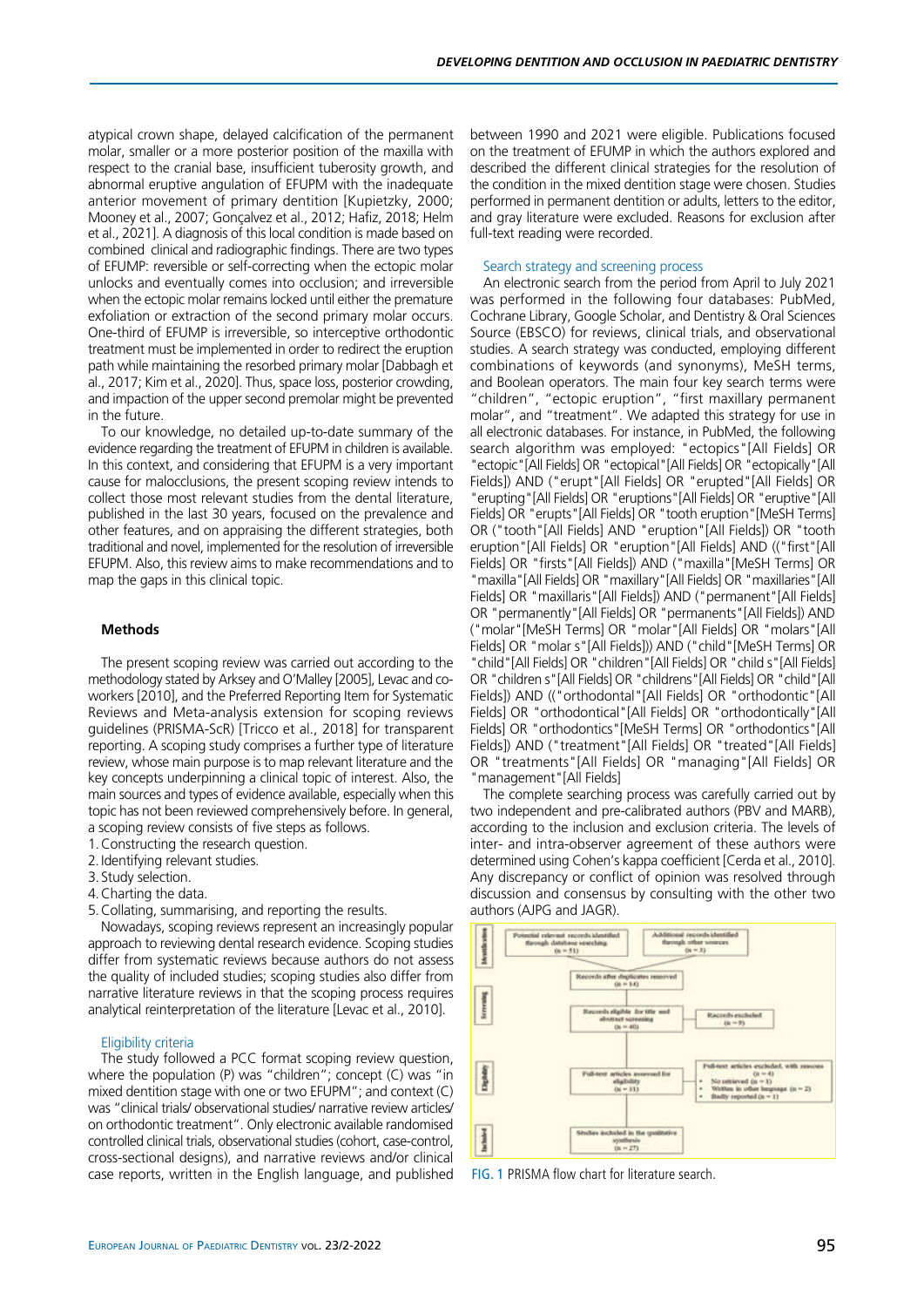## Data charting and result synthesis

A special tabular form for data charting was constructed and piloted with relevant information entries, and approved by authors' consensus. From each selected article, the following items were summarized and recorded: publication first author and year, country, study methodological design, intervention(s), outcomes, and main findings/conclusions; in cases of observational (cross-sectional or longitudinal) studies, target population, sample size and follow-up period (e.g. cohort designs) were also taken. All items were collected independently by two authors (AJPG and JAGR).

#### **Results**

A total of 54 references were identified in the different electronic databases, after which 40 titles remained after removing duplicates. After the article title and abstract screening, 31 potential full-text articles were carefully reviewed. Finally, 27 relevant and most informative studies—according to the authors' experience (no critical appraisal was carried out)—were included in the present scoping review. The selection process was according to the PRISMA-ScR statement flowchart, as can be seen in figure 1. On the other hand, good to very good intra- and interreviewer agreement levels were found for the search strategy and screening processes, according to the kappa coefficients (0.86 and 0.92, respectively). Sixteen studies were case reports and/ or clinical treatment descriptions, six descriptive or comparative cross-sectional designs, four cohorts, and one narrative review; no randomised clinical controlled trials were detected. Regarding the country, most articles were conducted in Brazil, Central Asia (mainly in India, Turkey, and South Korea) and Europe. Eight studies presented any type of descriptive or inferential statistical analysis (with p values). The publication dates ranged from 1992 to 2021. Principal characteristics, numerical data, and findings, and conclusions from these articles are summarised in Tables 1 (1991–2000), 2 (2001–2010), and 3 (2011–2021).

#### **Discussion**

A variety of eruption disorders can occur during the transitional period in which the primary dentition is replaced by the permanent one, such as the abnormal eruption of permanent teeth, mainly upper first molars, canines, and incisors; these phenomena should be stressed in contemporary paediatric dentistry [Kupietzky, 2000; Nagaveni et al, 2010; Mitsuhata et al., 2014; Kim et al., 2020]. Therefore, paediatric dentists must recognise uni- or bilateral EFUPM in the early stages, so that they may initiate the indicated corrective treatment at the proper time [Harrison and Michal 1984].

By conducting the present scoping review, the authors pretended to identify and summarize the existing literature evidence published in the last 30 years and to provide an updated descriptive analysis or synthesis of those studies related to the clinical management of EFUPM in children.

EFUPM is a painless and commonly unrecognised anomaly, usually or incidentally diagnosed on the routine radiographic examination in the early mixed dentition, from 6 to 7 years of age [Nagaveni et al., 2010. Nam et al., 2015; Jariyapongpaiboon and Nuruzzaman 2021]. As mentioned above, this local condition is grouped as self-correcting (or "jump type") or irreversible impacted (or "hold type"), according to different clinical and radiographic features [Young, 1957; Kupietzky, 2000; Salbach et al., 2012; Romano et al., 2016]. In this regard, Barberia-Leache et al. [2005] proposed an EFUPM classification, according to the magnitude of the adjacent primary second molar, into four grades as follows.

1.Mild: limited resorption to cementum with minimal dentin penetration.

- 2.Moderate: resorption of dentin without pulp exposition.
- 3.Severe: pulp exposure in the distal root;
- 4.Very severe: resorption of the mesial root.

The first two grades tend to be resolved spontaneously, but the severe and very severe types do not, and present the worst prognosis ("the more mesial the position, the greater the time need to correct it") [Romano et al., 2016]; however, this is not a strict rule. These and other authors also mention that when a middle or less of the marginal border of the permanent molar is locked, it usually self-corrects by age 7 or 8 (even up to 9) [Mooney et al., 2007; Haznedaroğlu and Mentez 2016; Dabbaugh et al., 2017]; and that, in about 80% of cases of EFUPM, the damage to the primary molar is severe or very severe [Barberia-Leache et al., 2005]. Besides, it has been mentioned that the chance of root resorption is higher if the molar impaction occurs below the second primary molar's cement-enamel junction [Gonçalvez et al., 2012]. Although treatment timing is critical and should coincide with the active phase of the first permanent molar eruption, it is always advisable to closely monitor each case individually for three to six months, mainly at ages between 7 and 8 years, looking for delayed eruptions or asymmetry in the eruption process of one or more first permanent molars [Mucedero et al., 2015; Mooney et al., 2007; Nagaveni et al., 2010; Hennessy et al., 2012].

In addition to causing premature exfoliation of the second primary molar, delayed eruption or impaction of the second premolar, and space loss [Hennessy et al., 2012], EFUPM is considered as a risk factor for maxillary arch constriction and severe transverse (e.g. lateral crossbite) and sagittal crowding [Salbach et al., 2012]. Furthermore, it has been suggested that irreversible EFUPM accompanied by severe primary molar resorption is a potential early indicator of abnormal canine eruption and the subsequent lateral or central incisor root resorption. This association was found in 23.3% of the children in the study conducted by Becktor and co-workers; the authors concluded that these patients exhibited a biological and/or genetic dysfunction of the ectoderm which troubled the development of both permanent upper first molars and canines [Becktor et al., 2005; Salbach et al., 2012]. In this same regard, Salbach and coworkers found a significant correlation (more than 70%) between the disturbed eruption of the upper first permanent molar and Class III malocclusions; again, irreversible EFUPM can be considered as an early indicator of this type of malocclusion [Salbach et al., 2012]. On the other hand, retention, transmigration, and ectopic eruption of permanent teeth in children have been associated with odontogenic tumors (e.g. odontomas) [Marra et al., 2021].

A myriad of corrective techniques for treating irreversible EFUPM have been proposed. The paediatric dentist should consider four main factors before choosing an orthodontic strategy [Hennessy et al., 2012]. First, the age of the patient; if a spontaneous correction does not occur within six months, it may be assumed an irreversible condition. Second, the status of the second primary molar (irreversible pulpitis or increased abnormal mobility). Third, the presence of the second premolar; if this tooth is missing, it may be recommended to extract the second primary molar and allow the first permanent molar to erupt mesially close the resultant space. And fourth, the severity of impaction; as mentioned before, grades II and IV require active treatment, and sometimes the extraction of the adjacent primary molar. Thus and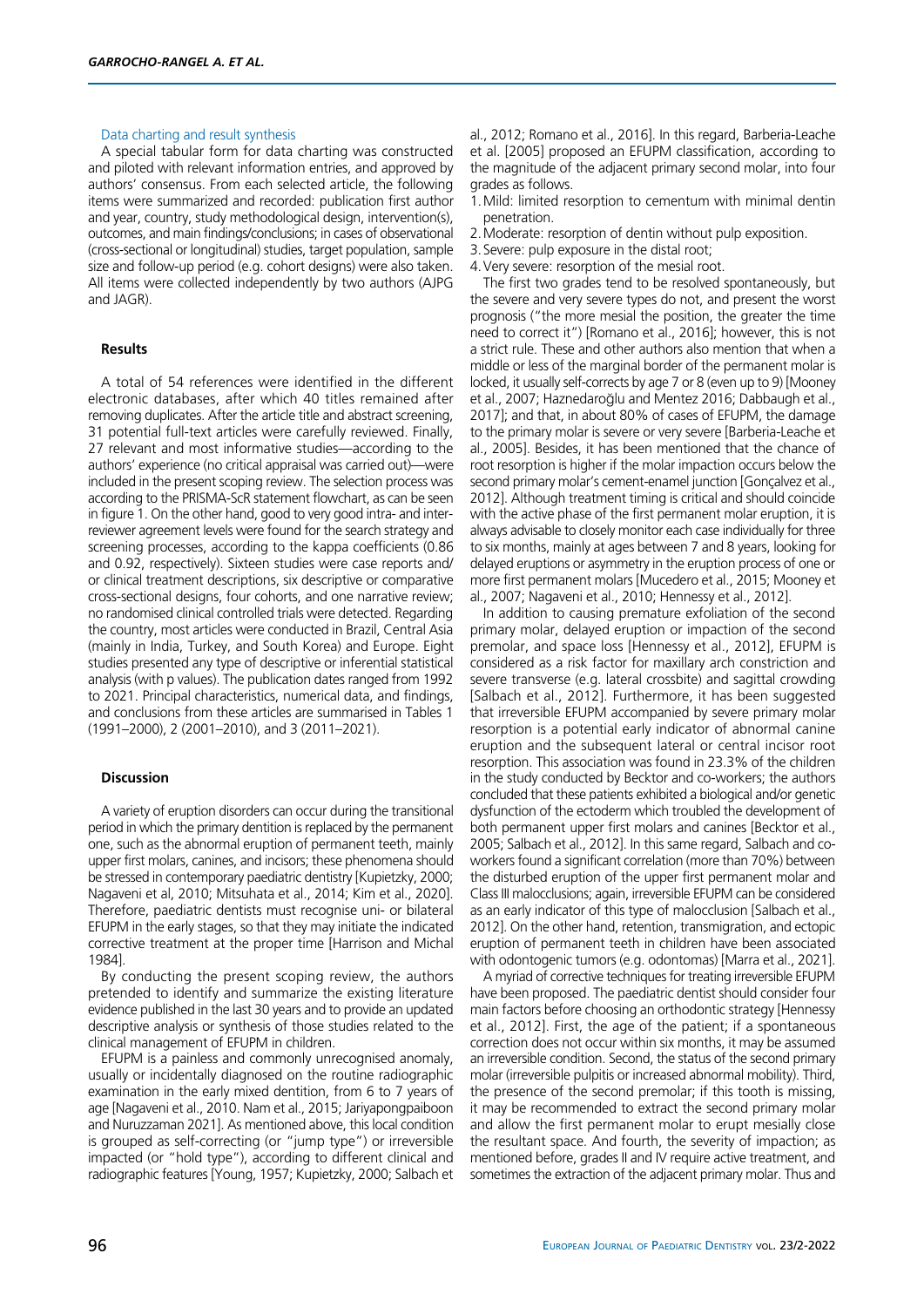| <b>Article</b><br>Country       | <b>Design</b>                                                                              | Aim (s) and Intervention (s)                                                                                                                                                                                                                                                                                                                                                                                                                                                                                                                   | Sample size<br>Population                                                                                                                                            | Follow-up              | <b>Outcomes</b>                                                                                                                                                                                                                                                                                                                                                                                                                                                                                      |
|---------------------------------|--------------------------------------------------------------------------------------------|------------------------------------------------------------------------------------------------------------------------------------------------------------------------------------------------------------------------------------------------------------------------------------------------------------------------------------------------------------------------------------------------------------------------------------------------------------------------------------------------------------------------------------------------|----------------------------------------------------------------------------------------------------------------------------------------------------------------------|------------------------|------------------------------------------------------------------------------------------------------------------------------------------------------------------------------------------------------------------------------------------------------------------------------------------------------------------------------------------------------------------------------------------------------------------------------------------------------------------------------------------------------|
| Wein-berger,<br>1992,<br>Canada | Descriptive<br>(description of<br>an orthodontic<br>technique)                             | To describe the use of a fixed appliance to correct a<br>bilateral EFUPM: - A transpalatal bar with an acrylic<br>button; distal extensions (0.036inch-wire) with soldered<br>hooks at their ends; bonded buttons and chain elastics.<br>- Elastic chains are changed every three weeks. - The<br>treatment active phase to achieve full correction is less<br>than two months. One additional month is necessary<br>for retention.                                                                                                            | ΝA<br>Children in mixed<br>dentition stage.                                                                                                                          | <b>NA</b>              | - Advantages of this appliance:<br>(1) No force is applied in the second molar. (2) Treatment<br>can be started unilaterally when only one molar is sufficiently<br>erupted.<br>(3) Only the occlusal surface of the first permanent molar<br>needs to be bonded.                                                                                                                                                                                                                                    |
| Hirayama,<br>1992, USA          | Descriptive<br>(description of<br>an orthodontic<br>technique)                             | - To describe the use of a fixed appliance to correct a<br>bilateral EFUPM:                                                                                                                                                                                                                                                                                                                                                                                                                                                                    | NA<br>71/62.3                                                                                                                                                        | About 6<br>months      | 1- If the ectopic molar is not too subgingival, the elastic<br>separator is preferred. If it is too subgingival, the metal one<br>is the first choice. - There are three sizes of metal separators:<br>0.018, 0.020, and 0.022 round stainless steel wire. -<br>Separators should be replaced sequentially by smaller ones.                                                                                                                                                                          |
| Bjerklin,<br>1994,<br>Sweden    | Prospective<br>cohort                                                                      | - To investigate the prevalence, familial tendency,<br>and etiological or associated factors of EFUPM (such<br>as cleft lip/palate), and - To determine orthodontic<br>treatment effects, through: - Radiographic and clinical<br>assessments. - Biometrics. - Histological evaluation. -<br>Statistical analysis.                                                                                                                                                                                                                             | 2,903<br>Children (mean age 8.3<br>vears) with and without<br>cleft lip and/or palate.<br>- 45 children received<br>orthodontic treatment<br>with cervical headgear  | 10 years               | Prevalence of EFUPM: 4.3 % and 21.8 (for cleft children):<br>19.8% in siblings. - Main etiological factors were (1) greater<br>mesial angulation, and (2) larger width of the ectopic molar.<br>- Almost all the atypically resorbed second upper primary<br>molars remained in the dental arch until normal exfoliation.<br>- Orthodontic treatment (average time of 9 months) was<br>effective for up-righting the EFUPM to good occlusion; 70%<br>gained sufficient space for the second premolar |
| Bjerklin,<br>1995,<br>Sweden    | Prospective<br>cohort Non-<br>randomized<br>clinical trial                                 | To evaluate the long-term effects of early orthodontic<br>treatment                                                                                                                                                                                                                                                                                                                                                                                                                                                                            | 91 Children (6.5 o<br>9.9 years old) with<br>irreversible EFUPM<br>- 45 treated with cervical<br>traction headgear for<br>8 to 12 months, - 46<br>untreated controls | 10.9 to 12.0<br>months | - Up-righting of mesially tipped EFUPM was achieved, until<br>reaching normal molar occlusion, during treatment - The<br>mesial angulation decreased 8-14 degrees during the follow-<br>up period - All treatment side-effects were eliminated                                                                                                                                                                                                                                                       |
| Huang,<br>1995, USA             | Descriptive<br>(description of<br>an orthodontic<br>technique)                             | - To introduce a clinical aid in placing a brass wire to<br>pass apically to the contact between the primary and<br>permanent molars, through a pre-curved angiocatheter<br>(0.020 to 0.022 gauge).                                                                                                                                                                                                                                                                                                                                            | <b>NA</b><br>Children in mixed<br>dentition stage.                                                                                                                   | <b>NA</b>              | Advantages of this technique: (1) It eliminates the need for<br>impression and laboratory procedures. (2) It reduces the<br>difficulty in inserting the brass wire, preventing distortions. (3)<br>Both components can be prepared easily and quickly                                                                                                                                                                                                                                                |
| Gungor,<br>1998, Turkey         | <b>Brief literature</b><br>review.<br>- Report of two<br>clinical cases of<br>EFUPM        | To present one case of bilateral EFUPM in which a<br>removable appliance was used for distalization and<br>up-righting. The appliance consisted of Adam's with a<br>soldered vestibular arch; and two cantilever springs (0.7<br>mm wire), which ends were mesiodistally flattened, for<br>distal movement. The ends were arched over the gum<br>to achieve maximum surface contact with the EFUPM<br>mesial surface; two 0.6 mm wires were placed to quide<br>and control the movement. The springs were activated<br>0.5-1 mm every 10 days. | ΝA<br>An 8.3-year-old boy                                                                                                                                            | Not specified          | Both primary second molars were extracted before<br>orthodontic treatment.<br>- The appliance was used 24 hours a day.<br>- Active treatment: 4 months.<br>- A Nance arch was then placed for retention                                                                                                                                                                                                                                                                                              |
| Kupietzky,<br>2000, Israel      | <b>Brief literature</b><br>review<br>- Clinical<br>orthodontic<br>treatment<br>description | To describe in detail, step-by-step, the brass wire<br>technique                                                                                                                                                                                                                                                                                                                                                                                                                                                                               | <b>ΝΑ</b>                                                                                                                                                            | Not specified          | The orthodontic procedure is explained in 10 single steps.<br>- Brass wire (0.020 or 0.025 (it can also be prepared from<br>a 0.028 coil of wire, by flattening out one end with a How<br>plier).<br>- The wire is placed between the impacted molar and the<br>adjacent second primary molar. Sometimes, local anesthesia<br>is required.<br>- Wire tightening every 3-4 weeks                                                                                                                      |

TABLE 1 Characteristics of the included studies (1990-2000).

according to the collected findings, some orthodontic corrective procedures are economic, fast, and simple, but others are too complicated, costly, and need substantial time on the dental chair or require a lot of compliance from the patients. In general, treatment modalities are classified into two types [Weinberger, 1992; Hennessy et al., 2012]: interproximal wedging (indicated for minimal impactions) and distal tipping (re-establishment of the correct erupting axis) for severe impactions. Interproximal wedging includes brass wires, spring-type deimpactors, helical springs, bonded light wires, and Kesling or elastic separators. Also, the placement of preformed crowns or bands on the adjacent primary molar, acting as an inclined plane against the erupting EFUPM; even the distal reduction/grinding of the second primary molar has been recommended [Kurol, 2002; Mooney et al., 2007; Kim et al., 2020]. Whereas distal tipping mainly comprises space maintainers, regainers, or uprighting techniques. For instance, removable Hawley-type appliances, well-anchored fixed devices with accessories (transpalatal arches, distal arms/hooks, or finger springs; together with bonded lingual buttons for elastomeric chains), original and modified Humphrey's appliance, Halterman's appliance, Croll's appliance, uni or bilateral reversed band and loop with a distal spur, K-loops, flexible sectional nickel-titanium wires with open coil spring, cervical headgear traction [Huang et al., 1995; Bjerklin, 1994; Nam et al., 2015], and other innovative designs mentioned here. However, few systematic or clinical comparative studies of treatment modalities for EFUPM and their effects on children have been published. According to the findings and opinions of the reviewed studies, the "ideal" orthodontic technique for EFUPM in children would have the following desirable requirements.

- Be performed in only one visit.
- Conservative, simple, quick, and cheap fabrication.
- No impressions or minimal laboratory work.
- Adequate anchorage; the distal and extrusive movements of an EFUPM cause equal and opposite forces, resulting in likely unwanted displacements of the supporting primary molars.
- Preferably without band placement.
- Minimal adjustment or activation sessions.
- Self-cleansing.
- Minimal patient cooperation; for example, in cases of using extraoral appliances (e.g. cervical headgear).
- No damage to surrounding soft tissues; for example, the Nance appliance can produce mucosal inflammation or hyperplasia, and sometimes pain, beneath the acrylic button.
- In cases of unilateral appliances, it also should be safe, preventing possible detaching and ingesting/aspirating.

Although none of the reported treatment modalities in the present scoping review meet all of these requirements, they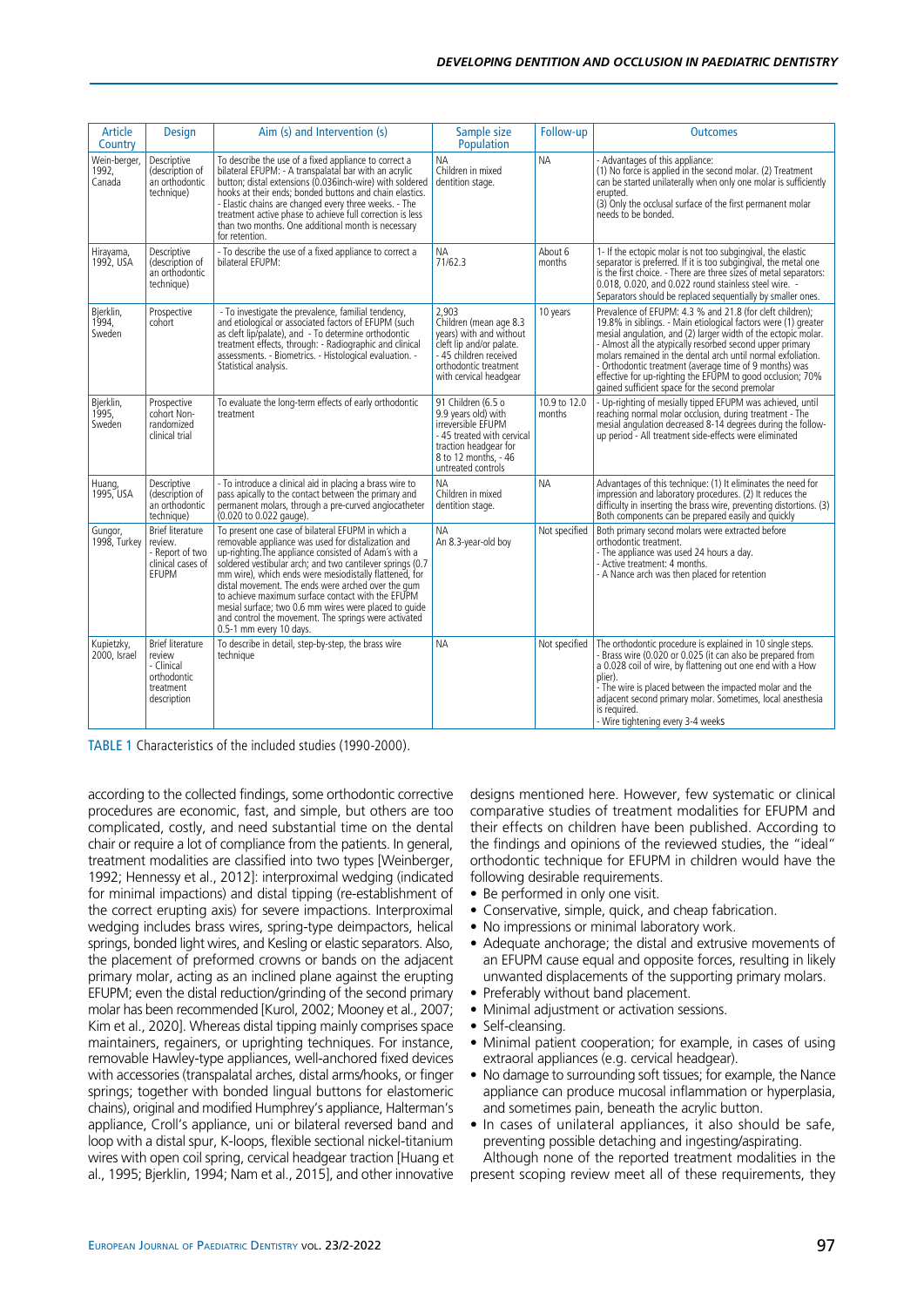| Article<br>Country                  | <b>Design</b>                                                             | Aim (s) and Intervention (s)                                                                                                                                                                                                                                                                                                    | Sample size<br><b>Population</b>                                             | Follow-up                          | <b>Outcomes</b>                                                                                                                                                                                                                                                                                                                                                                                                                                    |
|-------------------------------------|---------------------------------------------------------------------------|---------------------------------------------------------------------------------------------------------------------------------------------------------------------------------------------------------------------------------------------------------------------------------------------------------------------------------|------------------------------------------------------------------------------|------------------------------------|----------------------------------------------------------------------------------------------------------------------------------------------------------------------------------------------------------------------------------------------------------------------------------------------------------------------------------------------------------------------------------------------------------------------------------------------------|
| Barberia-<br>Leache,<br>2005, Spain | Descriptive cross-<br>sectional                                           | - To describe the characteristics and occurrence<br>of EFUPM and the association with the abnormal<br>resorption degree of the second primary molar.<br>Clinical oral examination - Crown measurements<br>in bitewing radiographs and dental casts                                                                              | 509<br>Spanish children (6-9<br>years old)                                   | <b>NA</b>                          | EFUPM prevalence: 4.3%; it was bilaterally in 63.6 % of cases.<br>- 69.4% of cases self-corrected. - Mean impaction on the right<br>side: 2.91 mm; on the left side: 1.6 mm. - Spontaneous self-<br>correction occurred without arch length loss                                                                                                                                                                                                   |
| , Mooney,<br>2007, UK               | Descriptive cross-<br>sectional                                           | - To investigate the features of EFUPM and its<br>associations with other dental abnormalities<br>(primary molar infraocclusion, hypodontia, cleft)<br>lip/palate, and supernumerary teeth.                                                                                                                                     | 48 British children (7-11<br>years old):<br>- 28 with EFUPM<br>- 20 controls | <b>NA</b>                          | 50% of EFUPM children exhibited two ectopic molars. - 60.7%<br>were found to have one or more dental anomalies.<br>- Infraocclusion and cleft lip/palate were significantly more<br>frequent in the ectopic group than in controls                                                                                                                                                                                                                 |
| Nagaveni,<br>2010, India            | Clinical case report<br>and description<br>of an orthodontic<br>technique | clinical case with a left EFUPM with severe<br>resorption of the second molar.<br>- A Humphrey's appliance (S-shaped loop 0.006-<br>inch wire) is incorporated into a fixed Nance's<br>button arch.<br>- The loop wire is placed and bonded in a small<br>occlusal preparation on the permanent molar for<br>its distalization. | NА<br>An 8.5-year-old girl                                                   | 3 months<br>of active<br>treatment | Humphrey's appliance usually takes 3-4 months to complete the<br>distalization process; it should be activated every 2-3 weeks.<br>The end of the S wire must properly engage the pit of the<br>EFUPM; otherwise, a small shallow cavity is prepared. Before<br>its bonding, the clinician must evaluate for proper fit, without<br>occlusal interferences. After bonding, the excess cement should<br>be removed to prevent gingival inflammation |

TABLE 2 Characteristics of the included studies (2001-2010).

have been demonstrated to be clinically effective and safe. Thus, the practitioner can perform a careful selection process of the best orthodontic approach, after considering the clinical/ radiographic oral features of the case, the level of cooperation, and the advantages and disadvantages of each strategy. Their decision should satisfy not only the individual clinical circumstances or potential sequelae but also the patient´s well-being [Ambriss et al., 2019].

A representative example of EFUPM treatment is illustrated in Figure 2. When a permanent tooth is impacted, a multidisciplinary approach of surgery and orthodontic management is the best mode to obtain a suitable outcome, in terms of gingival contour, occlusal plane, and esthetics [Attardo-Parrinello et al., 2020]. So, clinicians need to possess detailed knowledge and information of the several issues related to EFUPM, which can help to obtain an accurate diagnosis and to plan an effective treatment [De Mendonça et al., 2021]. Furtherly, they need to be aware of the disorder through routine and periodic examinations from 5.5 years old. Once the proper diagnosis is early established, the treatment must be immediately initiated, when the first permanent molar has its roots incompletely formed and the second permanent molar is not still ready to erupt [Gutiérrez-Marín, 2021].

#### Limitations

The present scoping review carefully followed the recommendations stated by Arksey and O'Malley [2005] for screening specific papers and extracting relevant data from them. However, and as in any scoping review, a significant weakness is that a critical methodological quality and the risk of bias of each selected article cannot be assessed. Additionally, only clinical case reports, narrative reviews, and observational studies were included; these methodological designs are prone to diverse bias and confounding. We also limited published articles to the English language articles; so, other language relevant studies could be missed. Despite these limitations and the fact that no randomised clinical trials were found, we are confident that sufficient reliable and useful information could be collected and synthesized, to aid clinicians in better understanding the clinical management of EFUPM in children.

#### **Conclusions**

Paediatric dentists have at their disposal a variety of corrective alternatives available for the successful resolution of EFUPM. If EFUPM is opportunely detected and treated, there will be



FIG. 2 Seven-year- 8-month old boy with the first right upper permanent molar with severe ectopic eruption, below the distal contour of the second primary molar. There was significant reabsorption of the distal root of the primary molar with no mobility. A 4-mm elastic separator (Ormco™) was placed between the molars for 5 months, with monthly replacement. After 6 months, it was possible to correct the ectopic position of the permanent molar, while the primary second molar was kept in the mouth, without mobility, sensitivity, or pain. After a year, the permanent first molar remains in a good position and the primary second molar is asymptomatic (reproduced with permission from Gutiérrez-Marín N. Corrective treatment of ectopic eruption of permanent first molars: Case report. Int J Dent Sci (ODOVTOS) 2021;23:19-26).

more chances to limit the extent of malocclusions and to reduce the possibility of further lengthy, aggressive, and complicated orthodontic/orthopaedic treatment.

#### Conflict of interest

The authors declare that they have no conflicts of interest.

### **References**

- › Ambriss B, Moukarzel C, Noueiri B. Management of bilateral ectopically erupting maxillary molars: A case report. Int J Clin Pediatr Dent 2019;12:153-6.
- › American Academy of Pediatric Dentistry. Management of the developing dentition and occlusion in pediatric dentistry. Reference Manual. Pediatr Dent 2020;44:393- 409.
- › Arksey H, O'Malley L. Scoping studies: Towards a methodological framework. Int J Soc Res Methodol 2005;8:19-32.
- › Attardo-Parrinello MM, Lucarelli D, Colombo S, Mancini GE, Gianni AB. Impacted post-traumatic maxillary central incisor: A multidisciplinary approach. Eur J Paediatr Dent 2020;21:209-12.
- › Barberia-Leache E, Suárez-Clúa MC, Saavedra-Ontiveros D. Ectopic eruption of the maxillary first permanent molar: Characteristics and occurrence in growing children. Angle Orthod 2005;75:610-5.
- › Becktor KB, Steiniche K, Kjaer I. Association between ectopic eruption of maxillary canines and first molars. Eur J Orthod 2005;27:186-9.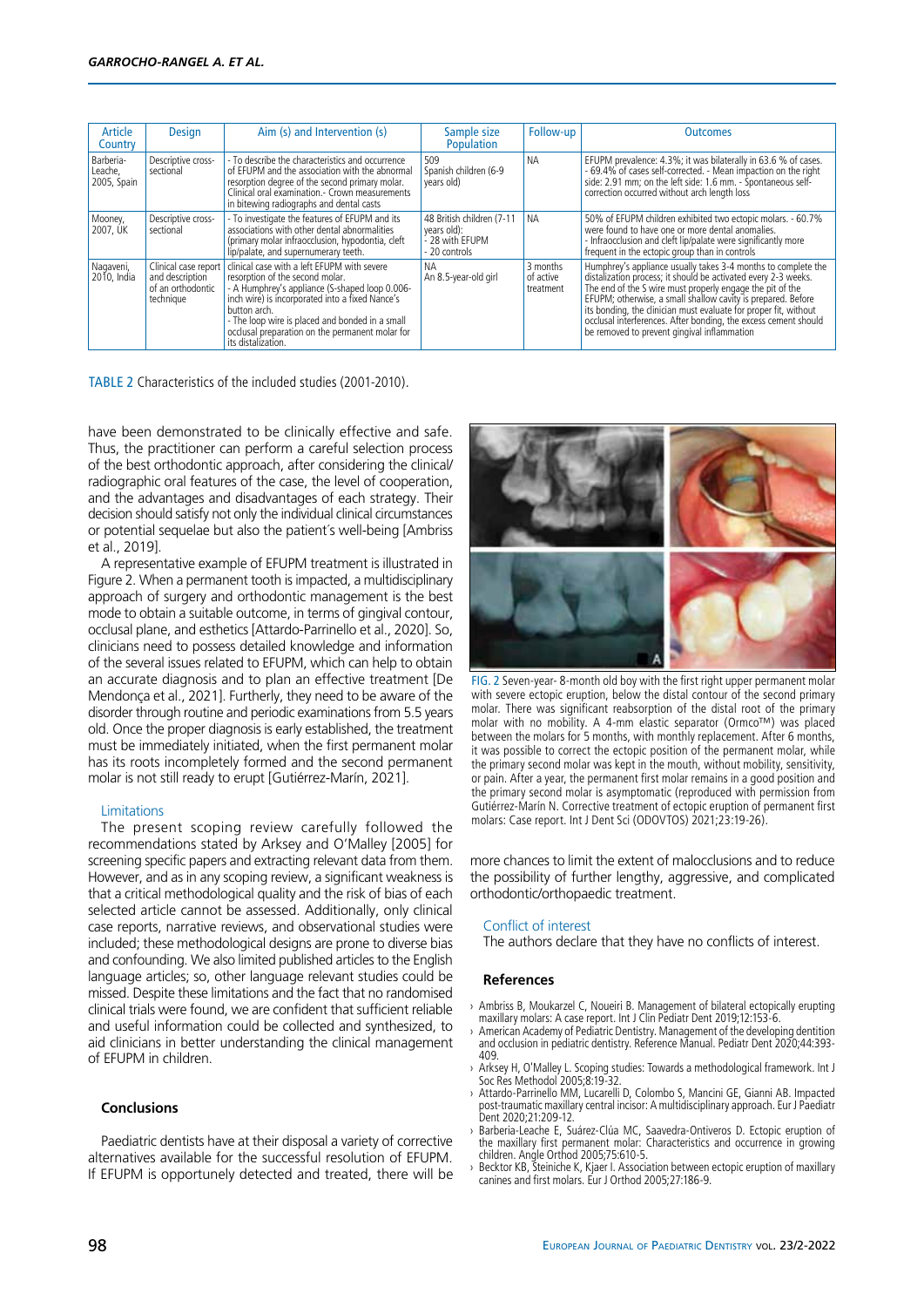| Article<br>Country                    | <b>Design</b>                                                                         | Aim (s) and Intervention (s)                                                                                                                                                                                                                                                                                                                                                                                                                                                                                                                                   | Sample size<br><b>Population</b>                                                                                                                                                                                                        | Follow-<br><b>up</b>                                  | <b>Outcomes</b>                                                                                                                                                                                                                                                                                                                                                                                            |
|---------------------------------------|---------------------------------------------------------------------------------------|----------------------------------------------------------------------------------------------------------------------------------------------------------------------------------------------------------------------------------------------------------------------------------------------------------------------------------------------------------------------------------------------------------------------------------------------------------------------------------------------------------------------------------------------------------------|-----------------------------------------------------------------------------------------------------------------------------------------------------------------------------------------------------------------------------------------|-------------------------------------------------------|------------------------------------------------------------------------------------------------------------------------------------------------------------------------------------------------------------------------------------------------------------------------------------------------------------------------------------------------------------------------------------------------------------|
| Hennessy,<br>2012,<br>Ireland         | Literature<br>narrative review                                                        | To describe the different management alternatives for EFUPM<br>using clinical examples                                                                                                                                                                                                                                                                                                                                                                                                                                                                         | <b>NA</b>                                                                                                                                                                                                                               | <b>NA</b>                                             | Different treatment options for EFUPM:<br>(1) Interproximal wedging (brass wires).<br>(2) Elastomeric separators. (3) Kesling separator.* (4)<br>Transpalatal arch with a distal hook. (5) Variations and<br>modifications of fixed appliances                                                                                                                                                             |
| Salbach,<br>2012,<br>Germany          | Prevalence /<br>Correlation cross<br>sectional                                        | To determine the frequency of eruption disorders in the first<br>permanent molar region- To establish the risk factors for<br>compromised dental development from frequency and age<br>correlates                                                                                                                                                                                                                                                                                                                                                              | 8.041 Kindergarten<br>and school children<br>aged 5-9 years                                                                                                                                                                             | <b>NAs</b>                                            | 102 children exhibited any eruption disturbance of the first<br>permanent molar; 88.5% of the maxillary molar was involved,<br>particularly in the bilateral form. - 72.6% presented at least<br>one additional malocclusion (e.g. crowding and lateral<br>malocclusion                                                                                                                                    |
| Thakur,<br>2012,<br>India             | Clinical case<br>report and<br>description of<br>an orthodontic<br>technique          | To illustrate a new simple distal tipping technique for the<br>correction of an EFUPM - A light cure composite dimple with a<br>tunnel-like opening on the mesial side is bonded to the buccal<br>surface of the impacted molar - A nickel-titanium archwire<br>(0.016) segment is bonded to the buccal of the first primary<br>molar.<br>- The distal end of the wire is forced into the tunnel, creating<br>thus a "loop" that activates the wire                                                                                                            | <b>NA</b><br>An 8-year-old girl                                                                                                                                                                                                         | 1 year ( $6$<br>weeks<br>of active<br>treat-<br>ment) | Advantages of the technique:<br>(1) It does not require bands or any laboratory work.<br>(2) It does not need any type of activation or adjustment.<br>(3) It is a simple, quick, no injurious, and self-cleaning<br>appliance.                                                                                                                                                                            |
| Gon-<br>çalvez,<br>2012,<br>Brazil    | Clinical case<br>report and<br>description of<br>an orthodontic<br>technique.         | - To report the ectopic eruption of an EFUPM with severe root<br>resorption of the adjacent primary molar.<br>A twist brass wire between both molars, activated at days 0,<br>15, and 30                                                                                                                                                                                                                                                                                                                                                                       | <b>NA</b><br>A 9-year-old girl                                                                                                                                                                                                          | 2 years                                               | The second primary molar did not exhibit any signs or<br>symptoms of pulp damage; so, it was decided to retain it until<br>normal exfoliation - The orthodontic technique is a low-cost<br>approach and the active treatment is short (less than a month<br>and a half in this case).                                                                                                                      |
| Muce-<br>dero,<br>2015,<br>Italy      | Comparative<br>(and<br>randomized)<br>cross-sectional<br>design                       | - To analyze the prevalence and distribution of EFUPM - To<br>investigate the association of dental characteristics, maxillary<br>skeletal features, and tooth crowding - Five dental or skeletal<br>parameters were measured: (1) Mesio-distal (M-D) crown width<br>of the second upper primary molar. (2) Mesio-distal (M-D) crown<br>width of the first permanent molar. (3) Maxillary and mandibular<br>crowding. (4) Maxillary arch length (A-PML). (5) Anterior and<br>posterior maxillomandibular transverse skeletal relationships<br>(ATID and PTID). | 1317 Children aged<br>7-10 years, scheduled<br>for orthodontic<br>treatment:<br>- 265 as controls.<br>- 1052 in the<br>experimental group.<br>From these, 26 were<br>diagnosed with one or<br>two EFUPM (reversible<br>or irreversible) | <b>NA</b>                                             | Prevalence of EFUPM: 2.5%.<br>- In the experimental group:<br>- M-D crown widths, ATID, PTID, and dental crowding were<br>significantly greater.<br>- A-PML was significantly smaller.<br>- Two subjects exhibited an association with maxillary tooth<br>anomalies (agenesis and microdontia).<br>- EFUPM can be considered as a risk factor for maxillary arch<br>constriction and severe tooth crowding |
| Nam,<br>2015,<br>South<br>Korea       | Clinical case<br>report and<br>description of<br>an orthodontic<br>technique          | To report a correction of an EFUPM using a K-loop, with<br>severe root resorption of the second primary molar.- K-loop<br>is a double-loop rectangular (0.016 x 0.022) TMA segment<br>wire - It is ligated to the banded second primary molar (with a<br>welded single tube) and then bonded to the occlusal surface<br>of the ectopic molar - The wire is mesially prolonged up to the<br>first primary molar and canine and also bonded to their buccal<br>surfaces for increased retention and anchorage                                                    | <b>NA</b><br>A 7-year-old boy                                                                                                                                                                                                           |                                                       | This is a simple, comfortable, and easy technique - Through<br>its two loops, the K-loop exerts light and continuous three-<br>dimensional forces - Active treatment: 4 to 8 weeks                                                                                                                                                                                                                         |
| Hazne-<br>daro lu.<br>2016,<br>Turkey | Clinical case<br>report and<br>description of<br>an orthodontic<br>technique          | To describe the orthodontic treatment for a child with bilateral<br>EFUPM.<br>- The treatment included two steps:<br>(1) Stripping the distal surfaces (about 2 mm) of both primary<br>second molars with carbide burs, under local anesthesia.<br>(2) Placement of a modified Hawley appliance with C-shaped<br>clasps at the distal ends; these clasps were engaging the<br>mesiobuccal undercuts of both EFUPM and activated for<br>distalization                                                                                                           | <b>NA</b><br>An eight-year-old girl                                                                                                                                                                                                     | 6<br>months                                           | The modified Hawley appliance is indicated in cases where:<br>(1) Permanent first molars are locked on the distal end of the<br>adjacent primary molar. (2) When the patient is unwilling to<br>use a more complicated appliance - The appliance is safe and<br>easy to use but child compliance is essential.                                                                                             |
| Romano,<br>2016,<br>Brazil            | A two clinical<br>cases report and<br>a description of<br>an orthodontic<br>technique | To describe two cases of EFUPM treated with a modified Nance<br>Palatal Arch placed on the primary second molars, for light distal<br>movements and space recovery - The arch possesses a posterior<br>hook (a 0.7 mm wire segment soldered to the band) for elastic<br>chains. This wire is prolonged mesially and bonded to the buccal<br>surfaces of the primary first molar and canine for additional<br>anchorage - An orthodontic button is bonded to the occlusal<br>surface of the impacted molar                                                      | NΑ<br>Two children: 8.2 and<br>9.0-year-old                                                                                                                                                                                             | About 3<br>months                                     | In both cases, the primary second molars could be maintained<br>in place after treatment - The elastic chain should be changed<br>every 15 days - Advantages of the appliance: (1) It can control<br>the distal and occlusal movements of the permanent molar.<br>(2) No dependency on the patient's cooperation. (3) It does<br>not affect esthetics - Disadvantages: (1) It may hinder oral<br>hygiene   |

TABLE 3A Characteristics of the included studies (2011-2021).

- › Bjerklin K. Ectopic eruption of the maxillary first permanent molar. An epidemiological, familial, aetiological and longitudinal clinical study. Swed Dent J 1994;100(Suppl):1-16.
- › Bruna del Cojo M, Gallardo-López NE, Mourelle-Martínez MR, De Nova-García MJ. Time and sequence of eruption of permanent teeth in Spanish children. Eur J Paediatr Dent 2013;14:101-3.
- › Cerda J, Villarroel L. Evaluation of the interobserver concordance in pediatric research: the Kappa Coefficient. Rev Chil Pediatr 2008;79: 54-8.
- › Chapman MH. First upper permanent molars partially impacted against second deciduous molars. Int J Oral Surg 1923;9:339-45.
- › Da Silva Filho OG, De Albuquerque MV, Kurol J. Ectopic eruption of maxillary first permanent molars in children with cleft lip. Angle Orthod 1996;66:373-80.
- › Dabbagh B, Sigal MJ, Tompson BD, Titley K, Andrews P. Ectopic eruption of the permanent maxillary first molar: Predictive factors for irreversible outcome. Pediatr Dent 2017;39:215-8.
- › De Mendonça MR, Aparecido-Cuoghi O, Veloso de Linhares AP. Evaluation of the mesio-distal positioning of the maxillary first permanent molar in individuals with ectopic eruption. Res Soc Develop 2021;10:1-6.
- › Duncan WK, Ashrafi MH. Ectopic eruption of mandibular first permanent molar. J Am Dent Assoc 1981;102:651-4.
- › Gonçalvez RA, Ardenghi-Vargas IA, Castilhos-Ruschel H. Clinical management of the ectopic eruption of a maxillary first permanent molar – Case report. Stomatos 2012;18:16-25.
- › Gungor HC, Altay N. Ectopic eruption of maxillary first permanent molars: Treatment options and report of two cases. J Cin Pediatr Dent 1998;22:211-6.
- › Gutiérrez-Marín N. Corrective treatment of ectopic eruption of permanent first molars: Case report. Int J Dent Sci (ODOVTOS) 2021;23:19-26. DOI 10.15517/ IJDS.2020.40778
- Güven Y. Prevalence of ectopic eruption of first permanent molars in a Turkish population. Eur Oral Res 2018;52:1-5.
- › Hafiz ZZ. Ectopic eruption of the maxillary first permanent molar: A review and case report. J Dent Health Oral Disord Ther 2018;9:154-8.
- › Harrison LM Jr, Michal BC. Treatment of ectopically erupting permanent molars. Dent Clin North Am 1984;28:57-67.
- › Haznedaroğlu E, Mentez A. A simplified method for eruption of the ectopic molars: A case report. J Dent App 2016;3:312-4.
- › Helm A, Martin-Vacas A, Molinero-Mourelle P, Caleya AM, Gallardo NE, Mourelle-Martínez MR. Ectopic eruption of maxillary first permanent molars: Preliminary results of prevalence and dentoskeletal characteristics in Spanish paediatric population. Children 2021;8,479-86.
- Hennessy J, Al-Awdhi EA, Dwyer LO, Leth R. Treatment of ectopic first permanent molar teeth. Dental Update 2012;39:656-8.
- › Hirayama K, Chow MH. Correcting ectopic first permanent molars with metal or elastic separators. Pediatr Dent 1992;14:342-4.
- › Huang WJ, Childers NK. Clinical aid in placing brass wires to treat ectopically erupting permanent first molars. Ped Dent 1995;17:122-3.
- › Jariyapongpaiboon S, Nuruzzaman K. Management of ectopic eruption of maxillary